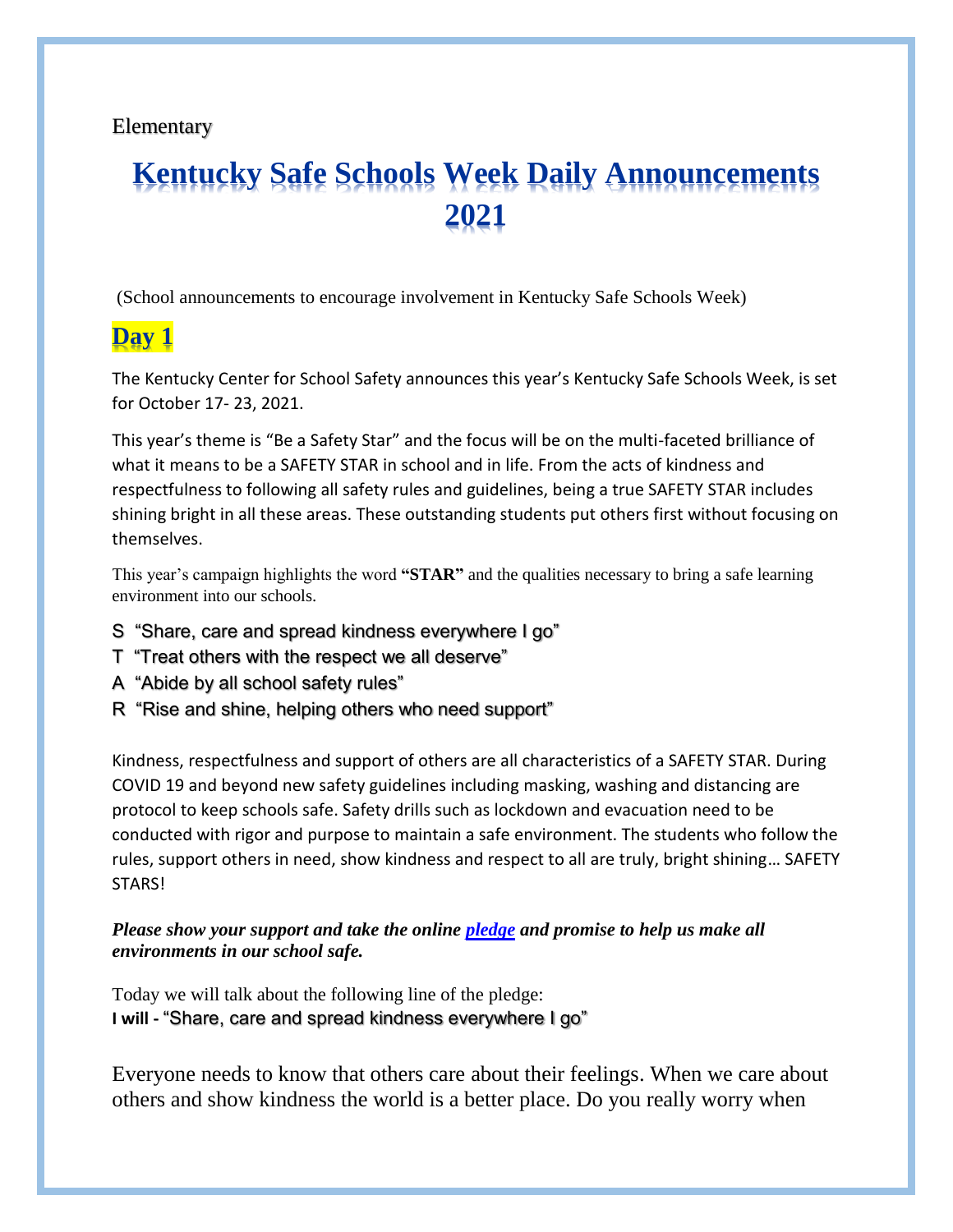someone in your class needs a friend, or if they are having trouble with their school work? Do you let them know that you are thinking about them and that you care about what they need? Kindness and caring seem to go together because when you care you in turn show kindness to your classmates. Perhaps you can show your kindness by sitting with someone that is alone at lunch, or talking to someone when they are worrying about something and telling them you understand. Sharing is another way to show you are kind and care about others. If there is only one of something, do you jump to get it first or do you let a classmate have it or share the item? When you learn to stop and think about others your kindness and sharing will shine through. Let your kindness show as you care and share with others and you will be a true "Safety Star".

# Day 2

Remember this is Kentucky Safe Schools Week and we want you to join in and be part of the solution in our school to make it safe and enjoyable for everyone.

#### *Please show your support and take the online [pledge](https://kycss.org/safe-schools-week/safety-week-pledge/) and promise to help us make all environments in our school safe.*

Today we will talk about the following line of the pledge:

#### I will – "Treat others with the respect we all deserve"

You may wonder how you can show respect for others? One of the ways you show respect is to listen to them and what they say. You can also respect others by letting them know you think they have talents and that you appreciate them even if their talents are different than yours. Respecting others is like putting a "smiley face" sticker on someone's paper. You are letting them know that they are important and that you respect them as a person. Respecting others and their feelings will in turn be rewarding to you. When you learn to treat others with the respect they deserve you are a "Safety Star".

# Day 3

Remember this is Kentucky Safe Schools Week and we want you to join in and be part of the solution in our school to make it safe and enjoyable for everyone.

*Please show your support and take the online [pledge](https://kycss.org/safe-schools-week/safety-week-pledge/) and promise to help us make all environments in our school safe.*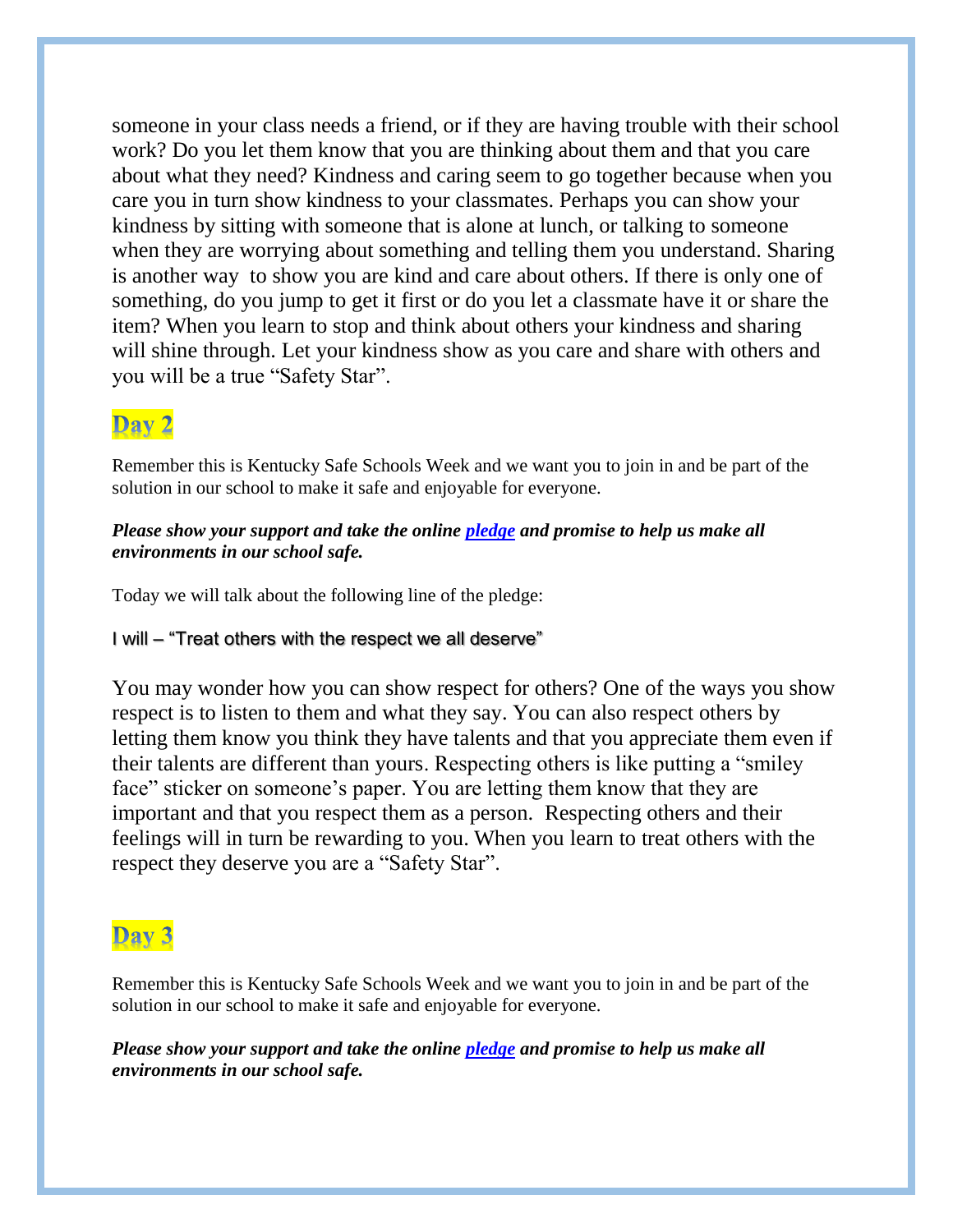Today we will talk about the following line of the pledge: I will - "Abide by all school safety rules"

Rules are important because they make everyone feel safe and give a sense of security. You may be thinking - How do rules make you feel safe? Just think about what school would be like if everyone did just what they wanted to do without consequences and rules. What would happen if there was a safety drill or lockdown and no one knew what to do? This would not only cause a lot of confusion but it could endanger you and others at your school. If you try to do what is right and follow school safety rules, you are a true "Safety Star".

# Dav 4

Remember this is Kentucky Safe Schools Week and we want you to join in and be part of the solution in our school to make it safe and enjoyable for everyone.

### *Please show your support and take the online [pledge](https://kycss.org/safe-schools-week/safety-week-pledge/) and promise to help us make all environments in our school safe.*

Today we will talk about the following line of the pledge:

I will "Rise and shine, helping others who need support"

We all need help sometime and when someone is there to lend a helping hand that is what we call support. When you support someone, you let them know their needs are important not only to them but to you too. Isn't it nice when someone in your class supports you when you are in need? When you were learning to ride a bike it probably took you a while before you could do it without thinking about falling and when you practice looking for ways to help others you will soon learn, like riding a bike, it will come automatically too. If you learn to rise and shine when others need your support you will be a true "Safety Star".

Remember this is Kentucky Safe Schools Week and we want you to join in and be part of the solution in our school to make it safe and enjoyable for everyone.

*Please show your support and take the online [pledge](https://kycss.org/safe-schools-week/safety-week-pledge/) and promise to help us make all environments in our school safe.*